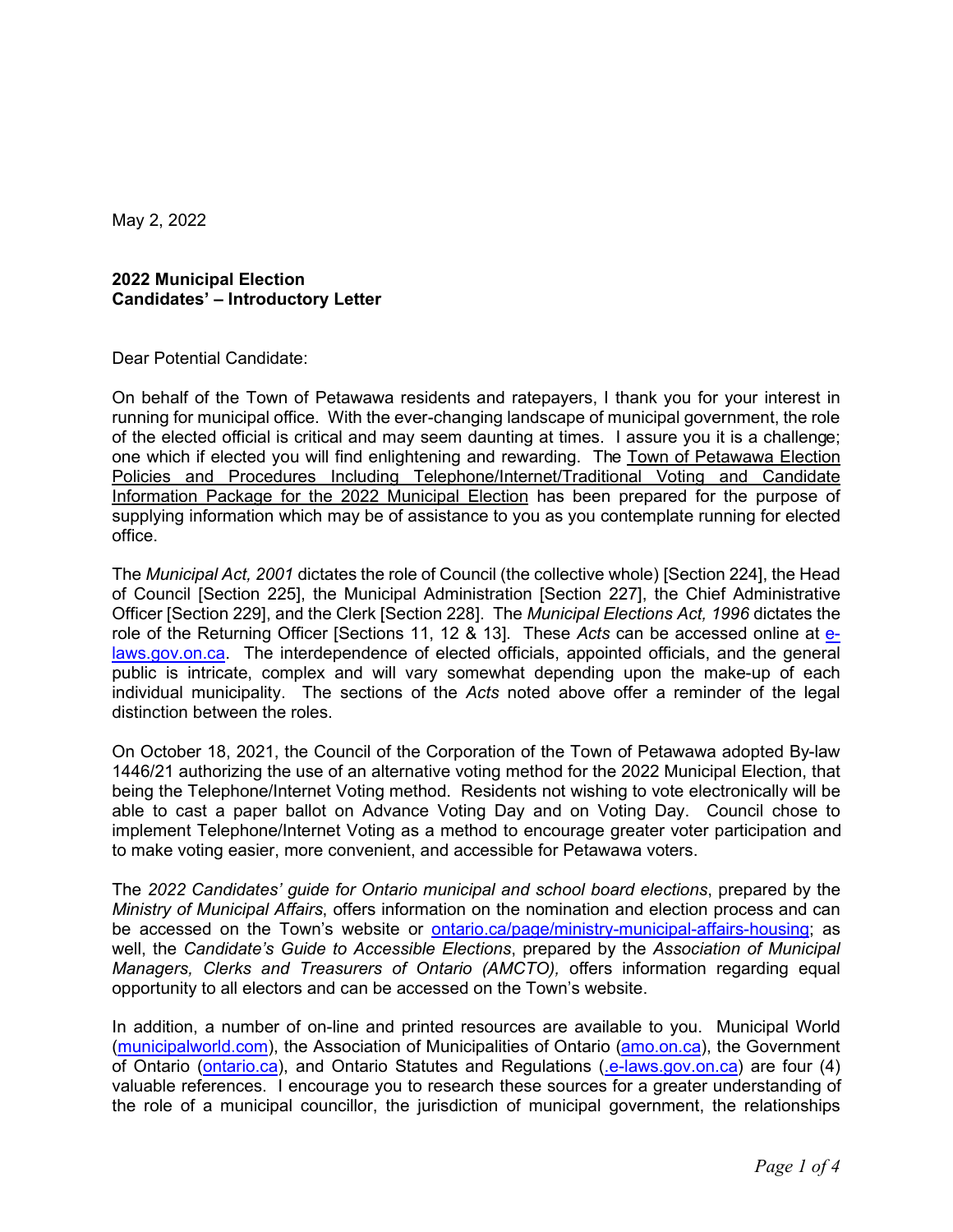between the levels of government and current municipal issues. The Town of Petawawa's own website [\(petawawa.ca](http://www.petawawa.ca/)) will provide a wealth of information about our own community. Fellow candidates, current and past elected officials in this and other municipalities may also offer some insight and guidance.

Filing your Nomination paper is the first step toward a seat at the Council table. You are not permitted to campaign or raise funds for your campaign prior to filing your nomination papers with the Clerk. The Clerk will be accepting Nomination papers, by appointment, from candidates for the following positions:

| <b>Position</b>                                                            | <b>Number to be Elected</b>                                                                                                                                                 | <b>Method of Election</b> |
|----------------------------------------------------------------------------|-----------------------------------------------------------------------------------------------------------------------------------------------------------------------------|---------------------------|
| Mayor                                                                      | One $(1)$                                                                                                                                                                   | <b>General Vote</b>       |
| Councillor                                                                 | Six (6)                                                                                                                                                                     | <b>General Vote</b>       |
| Renfrew<br>Trustee,<br>County<br><b>District School Board</b>              | One $(1)$                                                                                                                                                                   | General Vote              |
| Renfrew<br>Trustee.<br>County<br><b>Catholic District School Board</b>     | One (1) to be elected for the<br>combined area of the Town<br>of Petawawa, Town of Deep<br>River, Town of Laurentian<br>Hills, and the Township of<br>Head, Clara and Maria | <b>General Vote</b>       |
| Conseiller (ère), Conseil des<br>écoles publiques de l'Est de<br>l'Ontario | 1 élu pour le secteur 1 qui<br>comprend les comtés de<br>Lanark et de Renfrew et le<br>canton de South Algonquin                                                            | <b>General Vote</b>       |
| Conseiller (ère), Conseil des<br>écoles catholiques du<br>Centre-Est       | 1 élu pour le secteur 3 qui<br>comprend le comté de<br>Renfrew et le canton de<br>South Algonquin                                                                           | <b>General Vote</b>       |

Attached you will find the Nomination Form [Form 1], the Endorsement of Nomination [Form 2] [Form 2 does not apply to nominations for school board trustees], and the Consent to Release Personal Information [Form EL52]. All three (3) documents are required at the time of filing for the positions of Mayor or Councillor. Only Form 1 and Form EL52 are required at the time of filing for School Board Trustee. In addition, you will be required to provide photo identification and the prescribed filing fee, \$200.00 for Head of Council or \$100.00 for all other positions payable by cash, certified cheque or money order made payable to *The Town of Petawawa*, or by electronic method (debit card). The documents may be signed by you in front of the Returning Officer at the time of filing, or you may choose to have the Declaration signed elsewhere in front of a Commissioner of Oaths and filed by someone you have appointed in writing to be your agent. The agent will be responsible for providing proof of agency, all three (3) documents listed above [or Form 1 and Form EL52 for School Board Trustee], the fee and the candidate's identification (original, photocopy not accepted).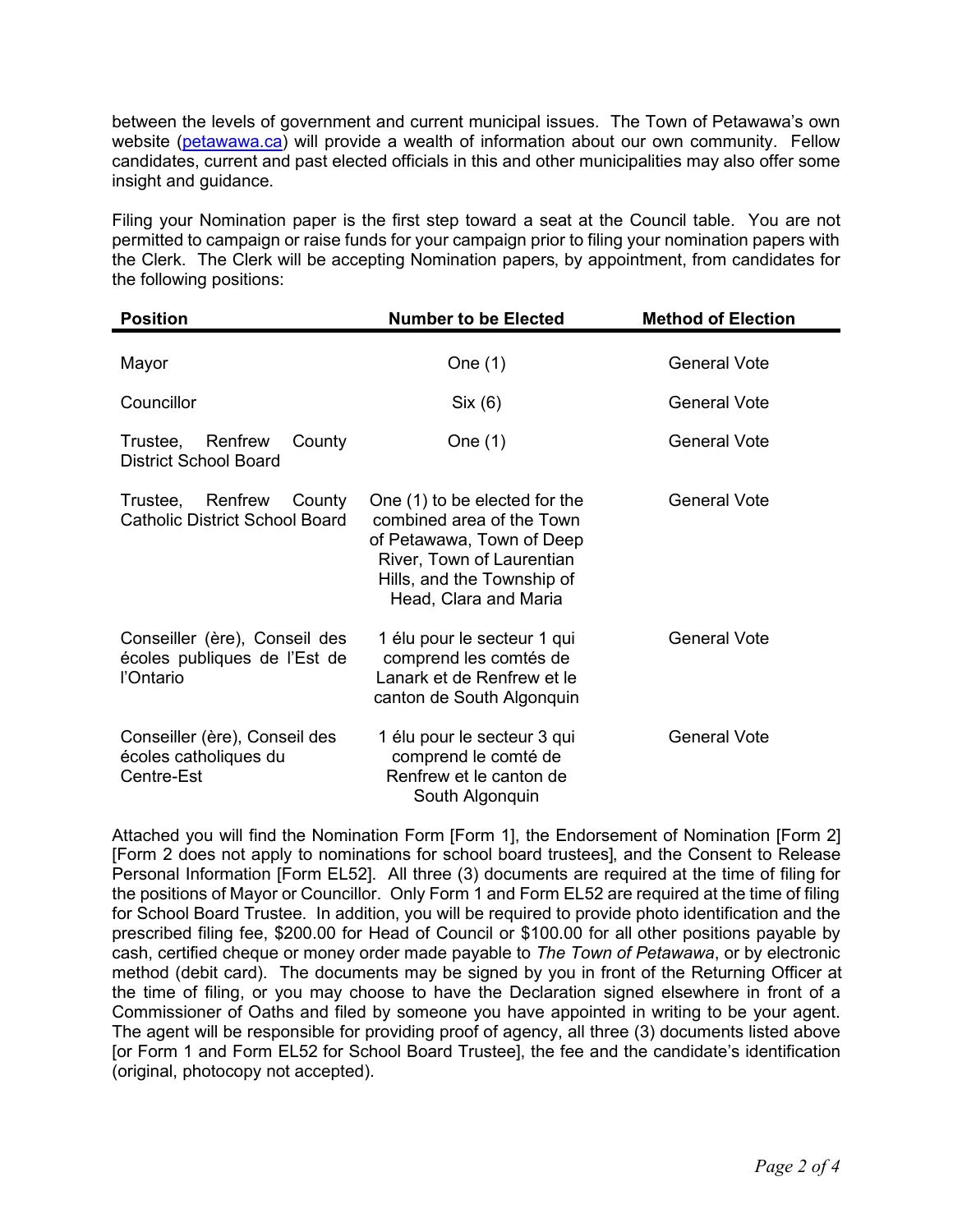The attached list of important dates for the 2022 Municipal Election provides helpful information about the election process. Please note the deadline for filing nomination papers is **Friday, August 19, 2022 at 2:00 p.m.**, as well as the deadline to withdraw.

On being presented with nomination forms, the Returning Officer will receive those that are deemed to be complete as to form and content, or will return all incomplete forms immediately to the candidate or agent. An unofficial list of nominations received will be made available to the public shortly thereafter; however, certification of nominations and the posting of the certified list of candidates will not take place until 4:00 p.m. on Monday, August 22, 2022.

The campaigning period begins after you have filed your nomination papers with the Returning Officer. Campaign expenses shall not exceed the maximum established by the *Municipal Elections Act* and is calculated as follows:

- · Head of Council: \$7,500.00 plus \$0.85 per elector (12,929 electors in 2018)
- · Councillor: \$5,000.00 plus \$0.85 per elector (12,929 electors in 2018)

Upon filing, the Clerk shall give the candidate, or the agent filing the nomination for the candidate, a Preliminary Certificate of Maximum Expense Limit, using the above calculation. These amounts shall be confirmed by the Returning Officer, on Monday, September 26, 2022, using the 2022 voters' list as of September 15, 2022, and a Certificate of Maximum Campaign Spending Limits will be provided to each candidate.

A detailed record of all revenues and expenditures must be kept by the candidate throughout the campaign period. Please note: a campaign bank account is required of candidates if you accept any contributions of money or incur any expenses (your nomination filing fee is not considered an expense). To aid in your understanding of the financial reporting requirements, we have enclosed a blank Financial Statement (Form 4). Detailed records, including receipts are to be kept by the candidate regardless of your success in the election. The Form 4 is a record of your campaign expenses experienced from the date of filing your nomination papers until the close of the campaign period, being December 31, 2022. Your financial statement must be filed with the Clerk's office by **2:00 p.m. on March 31, 2023**. Failure to file your financial statement by this date will result in the candidate forfeiting any office to which they were elected; and until the next regular election has taken place, the candidate is ineligible to be elected or appointed to any office to which the *Municipal Elections Act* applies [Section 88.23 (2)].

Like campaign expenditures and revenues, advertising shall not commence until after the filing of nomination forms. When arrangements are made for sign placement, please ensure your campaign workers keep a list of locations so they can quickly remove signs after the election. Removal of signage after the election is the responsibility of the candidate (signage shall be removed within seven (7) days after the election – Monday, October 31, 2022). Please refer to By-law 794/12, *a by-law prohibiting or regulating signs and any other advertising devices within the Town of Petawawa*, for further information (an excerpt of this by-law as well as election sign guidelines from the County of Renfrew and the Ministry of Transportation can be found in the *Town of Petawawa Election Policies and Procedures*.

Throughout the election process you will hear and see reference to the position of Returning Officer. The *Municipal Elections Act* directs the Clerk of the municipality to assume the position of Returning Officer for the municipal election. The titles are often used interchangeably; however, the roles and responsibilities are very different.